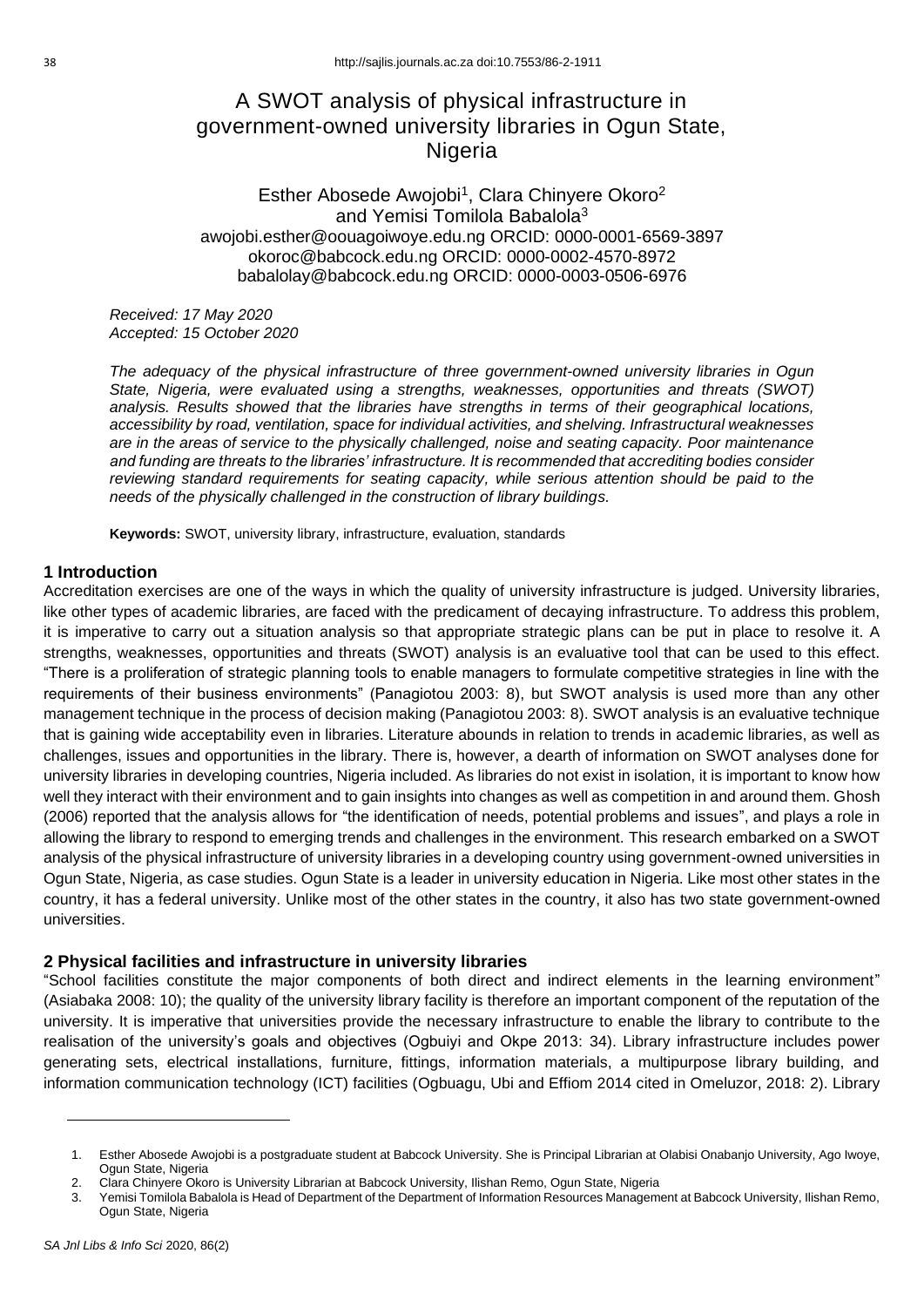infrastructure can also include chairs, bookshelves and tables, toilet facilities, ICT facilities, adequate library space, restaurant/coffee rooms, lighting and ventilation, parking, catalogue systems, fans and air conditioners (Iwhiwhu and Okorodudu 2012: 4). According to Omeluzor, Nwosu and Molokwu (2018: 1), the activities and functions of the university library hinge on the development, availability and functionality of its infrastructure. Infrastructure provides the foundation for self-sustaining growth. The environment in which library materials are housed and the way in which they are handled could pose a threat to their longevity; library materials are always aging and prudent information storage handling can prolong their usefulness. More so, natural disasters such as fires, lightning and floods can destroy library materials. Alegbeleye (1996) cited by Ogunsola and Ikegune (2016: 12) advocated for a preventive conservation and preservation approach in African countries, which should focus on improving the environment, controlling light, temperature, humidity and pollution. The physical appearance of every facility in a library has the potential to attract or put off potential users (Arthur, Brafi and Kuranchie 2013: 124). It has been established that physical infrastructure affects the use of the library (Oyedum 2011: 13). A study of Okoro, Omeluzor and Bamidele (2014) revealed that the inadequacy of facilities could also harm staff. It is important for service organisations like academic libraries to structure their physical environment effectively in a way that will attract and as well as promote effectiveness in service delivery and encourage a quality academic library collection.

To appeal to more users, libraries should be attractive in terms of aesthetics and general ambience (Kisiedu 2010 cited in Arthur, Brafi and Kuranchie 2013: 124). Shill and Tonner (2013: 5) considered the following to be essential for an academic library building that intends to increase patronage: "quality and variety of seating and work surfaces, number of public access workstations, number of data ports, percentage of seats with network access (wired or wireless), logical location of service points, quality of telecommunication infrastructure, number of group study rooms, presence of a snack bar". They also said that: "hours of operation per week, food/drink policy, quality of natural and artificial lighting, quality of heating, ventilation and air conditioning systems, and interior colour selection are required to promote patronage" (Shill and Tonner 2013: 5). A favourable work environment correlates with the high productivity of personnel in any organisation. 'Work environment' can be considered to be "the physical, social, psychological and technological conditions that are found in the work places that impart the job performance of librarians" (Amusa, Iyoro and Olabisi 2013: 458). Oyedum (2011: 1) asserted that environmental factors such as good ventilation, noise-free reading areas, and physical facilities such as furniture and lighting are necessary for adequate use of university libraries.

### **3 SWOT analysis of university library infrastructure**

Kumar (2012) evaluated four university libraries in Kerala, India (Kerala University Library, Mahatma Gandhi University Library, Cochin University of Science and Technology Library, and CH Mohammed Koya Library of University of Calicut) using a SWOT analysis. He identified the following as library infrastructural strengths: the size and layout of the library building and its accessibility to students, teachers and the general public. All four university libraries were found to have functional, modular buildings. However, among these libraries, only one (Kerala University Library) had library location as a strength. All university libraries surveyed by Kumar (2012) were multi-storey buildings with no elevators – a weakness in terms of accessibility for the physically challenged. In Hazidah and Edzan's (2012) study, in addition to a seating capacity of up to 2,000, the University of Malaya was in an easily accessible location and had some other distinctive areas of strength such as the presence of cafes and a prayer room. The university, however, had the weakness of limited parking areas (Hazidah and Edzan 2012: 3). According to Ugah (2007: 5), the Michael Okpara University of Agriculture Library had among other weaknesses, a seating capacity of a wholly inadequate 148 to service the entire university community. De Bruijn (2000: 5) reported that the University of British Columbia Library also had inadequate, substandard and poorly maintained spaces and facilities. The SWOT analysis of library infrastructures reviewed here are excerpts from the general SWOT analysis of university libraries. There is a dearth of detailed studies applying SWOT analyses to library infrastructure.

## **4 Methodology**

The objective of this paper is to report findings of a SWOT analysis of the physical infrastructure of government-owned university libraries in Ogun State, Nigeria. The research question is: What are the strengths, weaknesses, opportunities and threats related to university libraries in Ogun State in terms of physical infrastructure? A case study approach was used for this study as it required an in-depth study of the university libraries' internal and external environment. The selected universities were two state government-owned universities – Olabisi Onabanjo University (OOU) and Tai Solarin University of Education (TASUED) – and one federal government-owned university, the Federal University of Agriculture Abeokuta (FUNAAB). The universities were established in 1982 (OOU); 2005 (TASUED) and 1988 (FUNAAB). Each of these universities has passed through a series of accreditations by the main accrediting body for university education in Nigeria, the National Universities Commission (NUC). The study population was professional librarians in the three universities purposively selected for this study. The total size of the population was fifty with a breakdown as follows: OOU (14); TASUED (10); FUNAAB (26).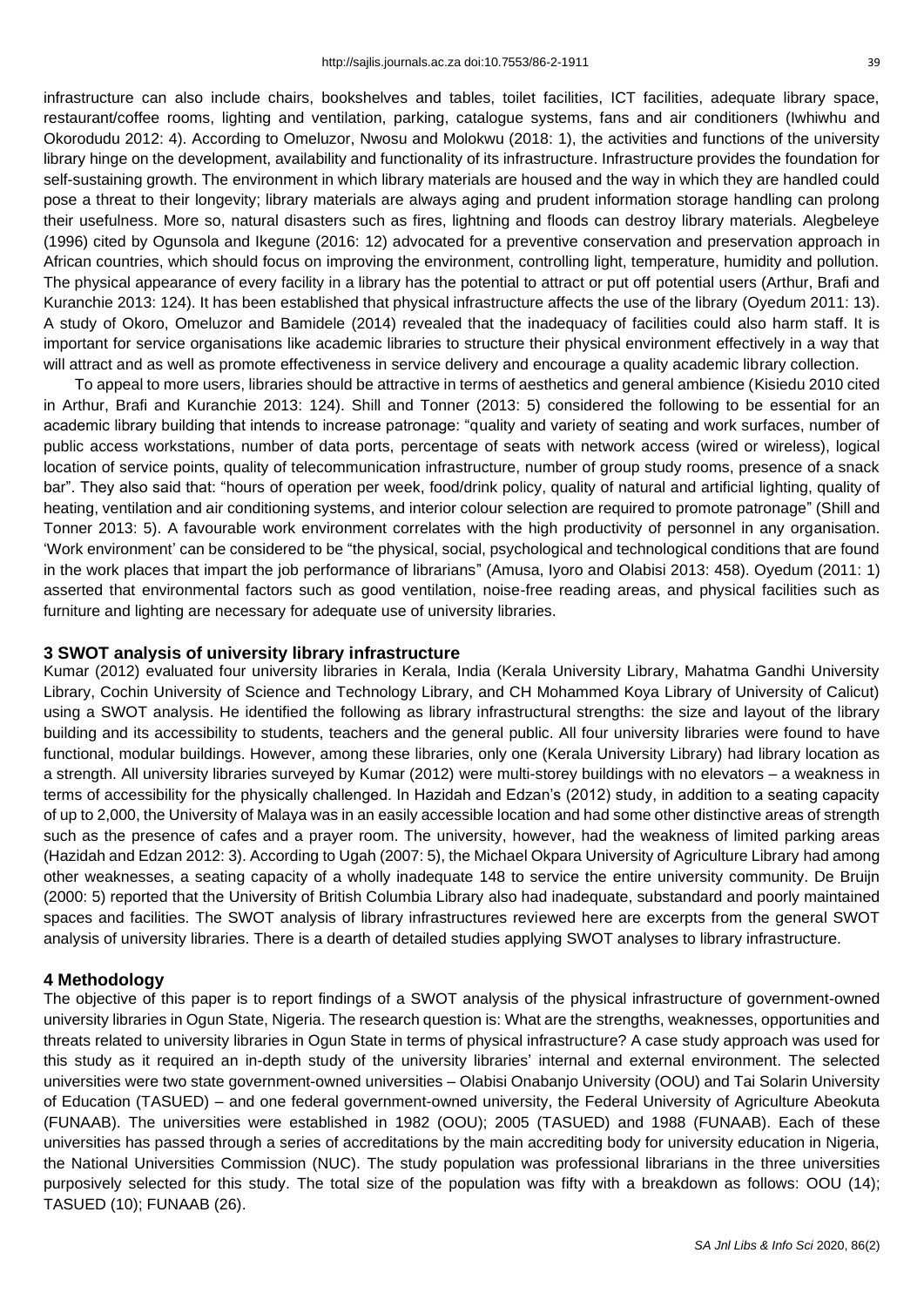Two instruments of data collection were used. The first instrument was the University Libraries SWOT Analysis Questionnaire for Librarians. Section A of the questionnaire elicited demographic information of interest from the respondents. Such information included the name of their institution, gender, educational qualification, subject background, designation, and length of service. Section B elicited information on physical infrastructure and facilities in the libraries. The section contained information on the location and accessibility of the libraries, readers' seating/space requirements, shelving space and light levels. Respondents were expected to indicate their level of agreement on statements made according to four rating levels: (1) Strongly Agree (SA), (2) Agree (A), (3) Disagree (D) and (4) Strongly Disagree (SD). Respondents were also asked to identify the strengths, weaknesses, opportunities and threats that they associated with their libraries. The second instrument was the University Libraries SWOT Observation Checklist. It contained eleven items of observation on library physical infrastructure and facilities. The observations were recorded according to the following scale of: Meets Expectation (ME), Needs Improvement (NI) and Not Observed (NO). The research instruments were validated for content and face validity by experts in the field of Library and Information Science. They were then pretested to ascertain their reliability. The questionnaires were pretested on academic librarians of the University of Ibadan and the data were subjected to reliability analysis using Cronbach's alpha. Results showed the value for physical infrastructure and building as 0.81.

The researchers, with the assistance of four trained research assistants, administered and retrieved the questionnaires. The assistants were trained to minimise errors in the field. They offered assistance to the respondents in filling out the questionnaires. To collect the data, scheduled visits were made to the libraries to administer the questionnaires in person. Data collected during the process was organised, coded and analysed. Respondents' information was treated with the utmost confidentiality and used for research purposes only. The observation aspect of the research was completed by one of the researchers. Data obtained are presented as descriptive statistics. The descriptive statistics include frequency counts, mean, standard deviation and percentages. Statistical analysis was carried out using the Statistical Package for Social Sciences (SPSS).

### **5 Results**

The result of the assessment of physical infrastructure and facilities at FUNAAB is presented in Table 1. There is an overall positive assessment of physical infrastructure and facilities with a mean of 3.12. All assessments for location and accessibility (S/N 1-10) had mean ratings that were above 3.00, except friendliness to the physically challenged (S/N 8). Accommodating the physically challenged is an accessibility weakness; the remaining nine are strengths of location and accessibility. Under reader seating/space requirement, Table 1 shows that the library has enough and conducive space for individual activities; each space is between 2.5 and 4 square meters and this is a strength. However, the library cannot seat 20% of its user population and the electronic library cannot support 5% of its users. In terms of shelving, each stacked area is at least 10.75 square meters which is a strength as it the light level – as a well-illuminated library is a strength. Table 2 shows the result of the SWOT analysis of physical infrastructure and facilities as perceived by FUNAAB librarians. The indices (the geographical location of the library, parking area, space for individual activities in the library, seating capacity, shelf space, maintenance culture and technology) are all regarded as strengths.

The result of the assessment of physical infrastructure and facilities by OOU librarians is presented in Table 3. Physical infrastructure and facilities were positively rated with a mean of 2.99. The areas with mean scores less than 3.00 and tending towards weaknesses are: the library's friendliness to the physically challenged; noise-free floors; the library being able to seat at least 20% of its user population; and the electronic library being able to accommodate at least 5% of the user population. Table 4 presents a SWOT rating of infrastructure and facilities at OOU. Except for maintenance culture, all other measurements were regarded as strengths of infrastructure and facilities.

The assessment of physical infrastructure and facilities at TASUED is presented in Table 5. The overall mean value for the assessment is 2.69 which approximates to low strength. Location and accessibility indicators with mean values greater than 3.00, and therefore high strengths, include: the location of the library allowing for ease of access; the appeal of its location; and the library's accessibility by road. Low strengths include: a location devoid of noise and distractions; a library environment of sufficient aesthetic value; a library space which inspires study and learning; and a well-ventilated and suitably heated/cooled facility. Adequate amenities with water, accommodating to the physically challenged, and noise-free areas are part of the infrastructural and facilities weaknesses at TASUED Library. Indices of reader seating/space requirement that constitute low strength and therefore weakness of infrastructure and facilities include: enough and conducive space for individual activities; each study space being between 2.5 and 4 square meters; the library's ability to seat 20% of its user population; and the electronic library's ability to accommodate at least 5% of the user population. Shelving space and light levels are low strengths.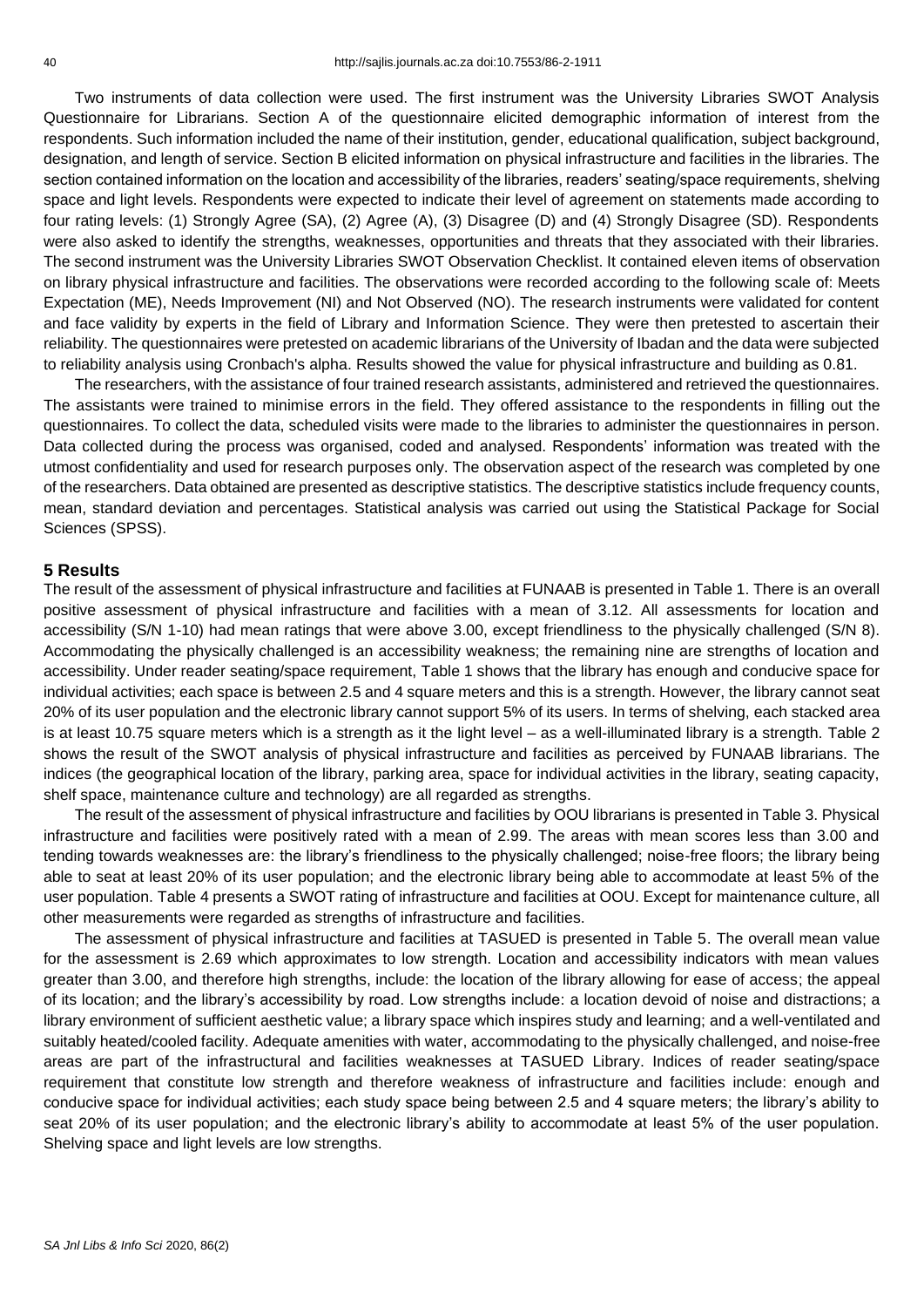#### **Table 1: Assessment of physical infrastructure and facilities by FUNAAB librarians**

| S/N               | <b>Statement</b>                                                             | SA (4)<br>Freq $(\%)$ | A(3)<br>Freq (%) | D(2)<br>Freq $(\%)$ | SD(1)<br>Freq %) | Mean  | <b>SD</b> |
|-------------------|------------------------------------------------------------------------------|-----------------------|------------------|---------------------|------------------|-------|-----------|
|                   | <b>Location and accessibility</b>                                            |                       |                  |                     |                  |       |           |
| 1                 | The library is centrally located for ease of access                          | 14 (60.9%)            | $9(39.9\%)$      |                     |                  | 3.61  | 0.50      |
| 2                 | The library is in a comfortable and inviting location                        | 11 (47.8%)            | 12 (52.2%)       |                     |                  | 3.48  | 0.51      |
| 3                 | The library is accessible through good road network                          | 8 (34.8%)             | 13 (56.5%)       | 2(8.7%)             |                  | 3.26  | 0.62      |
| 4                 | Location is devoid of noise and other distractive<br>activities              | $9(39.1\%)$           | 12 (52.2%)       | 2(8.7%)             |                  | 3.30  | 0.63      |
| 5                 | Library environment offers sufficient aesthetic value                        | $7(30.4\%)$           | 15 (65.2%)       | $1(4.3\%)$          |                  | 3.26  | 0.54      |
| 6                 | The library is well ventilated with suitable cooling<br>systems in place     | $7(30.4\%)$           | 15 (65.2%)       | 1(4.3%)             |                  | 3.26  | 0.54      |
| 7                 | There are adequate toilet facilities with water                              | 12 (52.2%)            | $9(39.1\%)$      | 2(8.7%)             |                  | 3.40  | 0.66      |
| 8                 | The library is friendly to physically challenged                             | 4 (17.4%)             | $5(21.1\%)$      | 4 (17.4%)           | 10 (43.5%)       | 2.13  | 1.18      |
| 9                 | The library space inspires study and learning                                | $9(39.1\%)$           | 14 (60.9%)       |                     |                  | 3.39  | 0.50      |
| 10                | The floor is noise free                                                      | 8 (34.8%)             | 12 (52.2%)       | 3(13%)              |                  | 3.22  | 0.67      |
|                   | <b>Reader seating/space Requirement</b>                                      |                       |                  |                     |                  |       |           |
| 11                | The library has enough and conducive space for<br>individual activities      | 10 (43.5%)            | 13 (56.5%)       |                     |                  | 3.43  | 0.51      |
| $12 \overline{ }$ | The library can seat at least 20% of user population                         |                       | 12 (52.2%)       | $6(26.1\%)$         | 5(21.7%)         | 2.3f0 | 0.82      |
| 13                | Each study space is between 2.5 and 4 square meters                          | $6(26.1\%)$           | 15 (65.2%)       | 2(8.7%)             |                  | 3.17  | 0.58      |
| 14                | The electronic library can accommodate at least 5% of<br>the user population |                       | 10 (43.5%)       | $6(26.1\%)$         | $7(30.4\%).$     | 2.13  | 0.87      |
|                   | <b>Shelving space</b>                                                        |                       |                  |                     |                  |       |           |
| 15                | Each stack area is at least 10.75 square meters                              | $6(26.1\%)$           | 14 (60.9%)       | 3(13%)              |                  | 3.13  | 0.63      |
|                   | <b>Light level</b>                                                           |                       |                  |                     |                  |       |           |
| 16                | The library is well illuminated                                              | $9(39.1\%)$           | 14 (60.9%)       |                     |                  | 3.39  | 0.50      |
|                   | Overall Mean = 3.12                                                          |                       |                  |                     |                  |       |           |

**Key: Strongly Agreed = SA, Agreed = A, Disagreed = D, Strongly Disagree = SD, Mean =** ̅ **, ±SD = Standard deviation**

#### **Table 2: Perceived SWOT by FUNAAB librarians of physical infrastructure and facilities**

| S/N            | <b>Statement</b>                               | S(4)<br>Freq $(\%)$ | W(2)<br>Freq $(\%)$ | O(3)<br>Freq $(\%)$ | T (1)<br>Freq $(\%)$     | Mean | <b>SD</b> |
|----------------|------------------------------------------------|---------------------|---------------------|---------------------|--------------------------|------|-----------|
| $\mathbf{1}$ . | Geographical location of the library           | 22 (95.7%)          | $1(4.3\%)$          | -                   |                          | 3.91 | 0.42      |
| 2.             | Parking area                                   | 18 (78.3%)          | 5(21.7)             | ۰                   | ۰                        | 3.57 | 0.84      |
| 3.             | Space for individual activities in the library | 19 (82.6%)          | 3(13%)              | $1(4.3\%)$          | $\overline{\phantom{0}}$ | 3.70 | 0.70      |
| 4.             | Seating capacity                               | 16 (69.6%)          | $6(26.1\%)$         | ۰                   | 1(4.3%)                  | 3.35 | 1.03      |
| 5.             | Shelf space                                    | 19 (82.6%)          | 4 (17.4%)           | ۰                   | ٠                        | 3.65 | 0.78      |
| 6.             | Maintenance culture                            | $7(30.4\%)$         | 14 (60.9%)          | 2(8.7%)             |                          | 2.70 | 0.92      |
| 7.             | Technology                                     | 13 (56.3%)          | 4 (17.4%)           | $6(26.1\%)$         | $\blacksquare$           | 3.39 | 0.78      |

**Key: Strengths (S), Weaknesses (W), Opportunities (O) or Threats (T) to infrastructure and facilities**

Table 6 shows the TASUED Library SWOT rating for some features of infrastructure and facilities. The geographical location of the library was rated as a source of strength by all respondents. Seating capacity was also rated as a source of strength, by 62.5% of respondents. The parking area, space for individual work and shelf space were rated by 75%, 62.5%, and 75% of respondents respectively as infrastructural weaknesses. Maintenance culture was rated by 100% of respondents as a threat, while 81.5% of respondents rated technology as an opportunity. Table 7 presents the result of observations on infrastructure and facilities in the libraries surveyed. FUNAAB Library meets expectations in terms of location, accessibility, its lack of distractions, its noise-free floor, its spacious stacks, and its lighting. Improvement is needed in terms of aesthetics, space for individual activities, furniture, and ventilation (especially during power outages). At OOU, the library meets expectations in terms of ventilation irrespective of power source, toilet facilities, stack space, and lighting.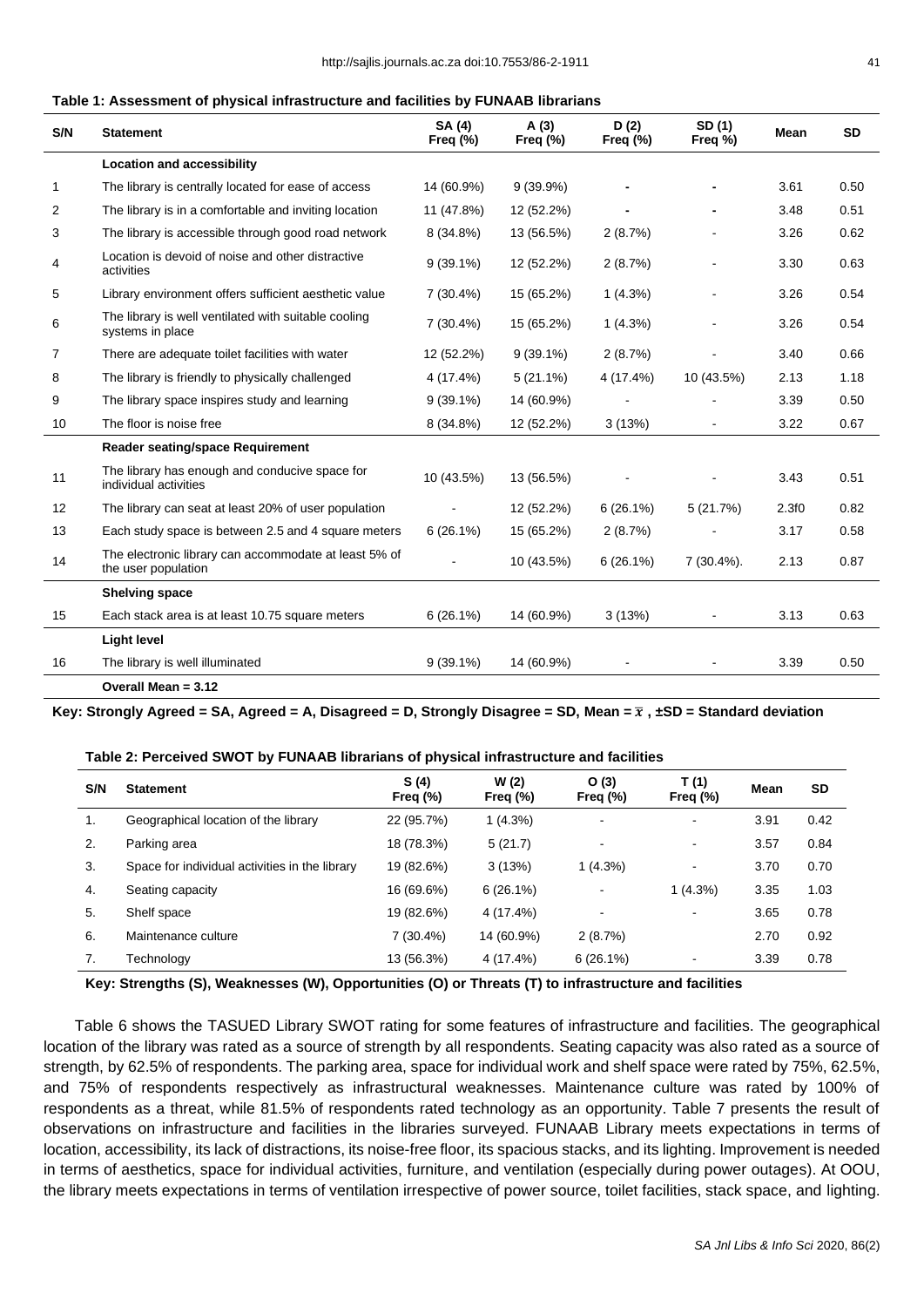Improvement is needed in the areas of distractions around the library as well as aesthetics and conducive space for individual activities. Noise of the floor also requires attention. TASUED Library meets expectations in terms of location, road accessibility, aesthetics, stack space, and lighting. However, improvement is needed in the areas of curbing distractions, space for individual activities, adequate toilet facilities, and flooring.

| S/N | <b>Statement</b>                                                             | SA (4)<br>Freq $(\%)$ | A(3)<br>Freq $(\%)$ | D(2)<br>Freq $(\%)$ | SD(1)<br>Freq $(\%)$ | Mean | <b>SD</b> |
|-----|------------------------------------------------------------------------------|-----------------------|---------------------|---------------------|----------------------|------|-----------|
|     | <b>Location and accessibility</b>                                            |                       |                     |                     |                      |      |           |
| 1   | The library is centrally located for ease of access                          | $9(69.2\%)$           | $3(23.1\%)$         | 1(7.7%)             |                      | 3.62 | 0.65      |
| 2   | The library is in a comfortable and inviting location                        | 8(61.5%)              | 5(38.5%)            |                     |                      | 3.62 | 0.51      |
| 3   | The library is accessible through good road network                          | 8(61.5%)              | 5(38.5%)            |                     |                      | 3.62 | 0.51      |
| 4   | Location is devoid of noise and other distractive activities                 | 6(69.2%)              | 5(38.5%)            | 2(15.4%)            |                      | 3.31 | 0.75      |
| 5   | Library environment offers sufficient aesthetic value                        | 4 (30.8%)             | 6(46.2%)            | $3(23.1\%)$         |                      | 3.08 | 0.76      |
| 6   | The library is well ventilated with suitable cooling systems<br>in place     | 5(38.5%)              | 7 (53.8%)           | $\blacksquare$      | 1(7.7%)              | 3.23 | 0.83      |
| 7   | There are adequate toilet facilities with water                              | 4 (30.8%)             | 8(61.5%)            | 1(7.7%)             |                      | 3.23 | 0.83      |
| 8   | The library is friendly to physically challenged                             | $3(23.1\%)$           | 1(7.7%)             | 6(46.2%)            | $3(23.1\%)$          | 2.31 | 1.11      |
| 9   | The library space inspires study and learning                                | 5(38.5%)              | 7 (53.8%)           |                     | 1(7.7%)              | 3.31 | 0.63      |
| 10  | The floor is noise free                                                      |                       | 8(61.5%)            | 1(7.7%)             | 4 (30.8%)            | 2.31 | 0.95      |
|     | <b>Reader seating/space Requirement</b>                                      |                       |                     |                     |                      |      |           |
| 11  | The library has enough and conducive space for<br>individual activities      | $3(23.1\%)$           | 8(61.5%)            | 2(15.4%)            |                      | 3.08 | 0.64      |
| 12  | The library can seat at least 20% of population                              |                       | $3(23.1\%)$         | 7(53.8%)            | $3(23.1\%)$          | 2.00 | 0.71      |
| 13  | Each study space is between 2.5 and 4 square meters                          | 1(7.7%)               | 5(69.2%)            | $3(23.1\%)$         |                      | 2.85 | 0.55      |
| 14  | The electronic library can accommodate at least 5% of<br>the user population |                       | 4 (30.8%)           | 8(61.5%)            | 1(7.7%)              | 2.23 | 0.60      |
|     | <b>Shelving space</b>                                                        |                       |                     |                     |                      |      |           |
| 15  | Each stack area is at least 10.75 square meters                              | 1(7.7%)               | 8(61.5%)            | 4 (30.8%)           |                      | 2.77 | 0.60      |
|     | <b>Light level</b>                                                           |                       |                     |                     |                      |      |           |
| 16  | The library is well illuminated                                              | 4 (30.8%)             | $9(69.2\%)$         |                     |                      | 3.31 | 0.48      |
|     | Overall Mean = 2.99                                                          |                       |                     |                     |                      |      |           |

**Key: Strongly Agreed = SA, Agreed = A, Disagreed = D, Strongly Disagree = SD, Mean =** ̅ **, ±SD = Standard deviation**

# **Table 4: Perceived SWOT by OOU Librarians of physical infrastructure and facilities**

| S/N | <b>Statement</b>                               | S(4)<br>Freq $(\%)$ | W(2)<br>Freq $(\%)$      | O(3)<br>Freq $(\%)$ | T (1)<br>Freq $(\%)$ | Mean | <b>SD</b> |
|-----|------------------------------------------------|---------------------|--------------------------|---------------------|----------------------|------|-----------|
| 1.  | Geographical Location of the library           | 7 (53.8%)           | 5(38.5%)                 | 1(7.7%)             | ۰                    | 3.15 | 0.99      |
| 2.  | Parking area                                   | 7 (53.8%)           | 4 (30.5%)                | 1(7.7%)             | 1(7.7%)              | 3.08 | 1.12      |
| 3.  | Space for individual activities in the library | 5(38.5%)            | $3(23.1\%)$              | $4(30.8\%)$         | 1(7.7%)              | 3.00 | 1.00      |
| 4.  | Seating capacity                               | 6(46.2%)            | 4 (30.8%)                | $2(15.4\%)$         | 1(7.7%)              | 3.00 | 1.08      |
| 5.  | Shelf space                                    | 7 (53.8%)           | $2(15.4\%)$              | $3(23.1\%)$         | 1(7.7%)              | 3.23 | 1.01      |
| 6.  | Maintenance culture                            | $3(23.1\%)$         | $3(23.1\%)$              | $3(23.1\%)$         | 4 (30.8%)            | 2.38 | 1.13      |
| 7.  | Technology                                     | 7 (53.8%)           | $\overline{\phantom{a}}$ | $4(30.8\%)$         | $2(15.4\%)$          | 3.23 | 1.09      |

**Key: strengths (S), weaknesses (W), opportunities (O) or threats (T) to infrastructure and facilities**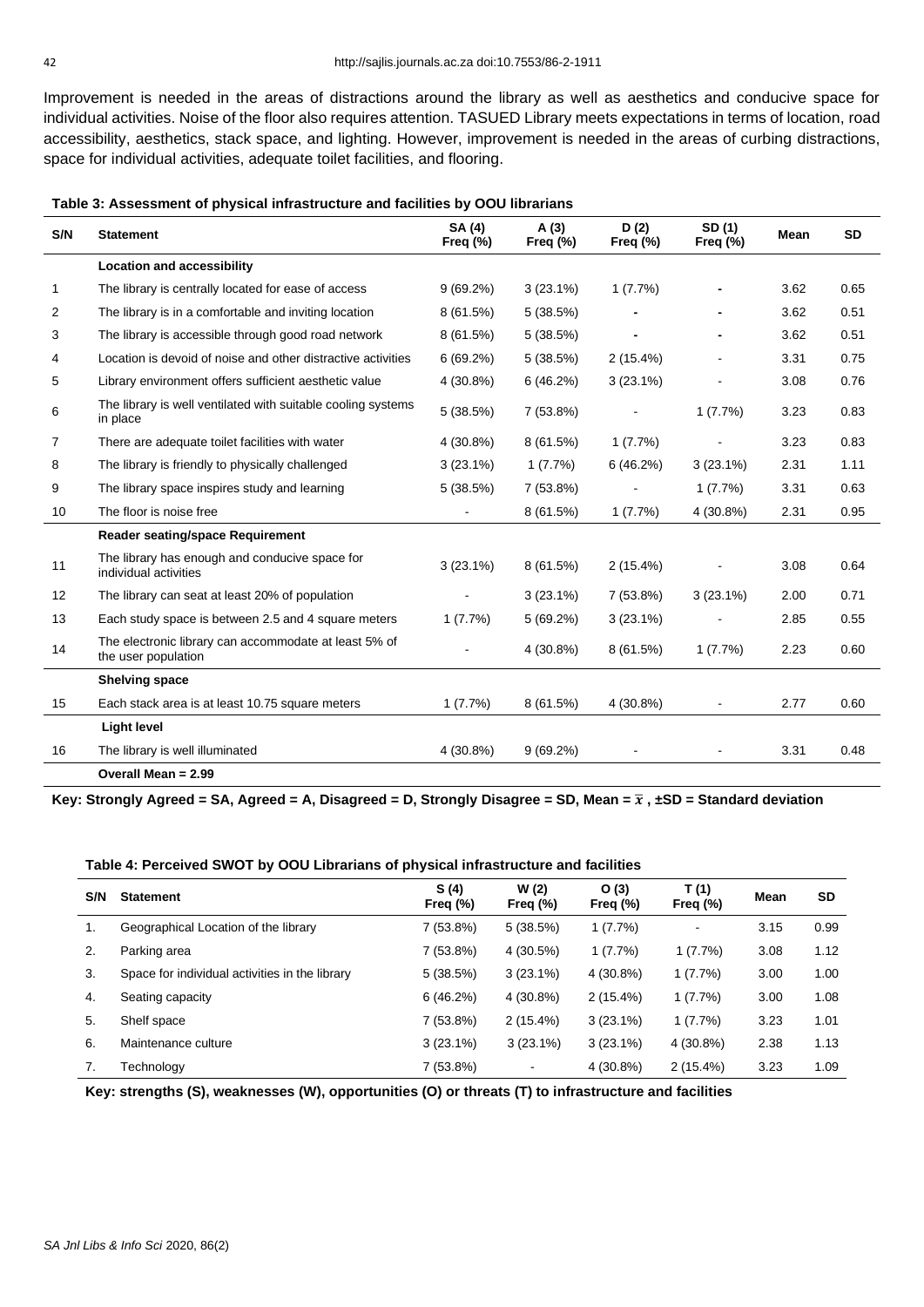|  | Table 5: Assessment of physical infrastructure and facilities by TASUED librarians |  |
|--|------------------------------------------------------------------------------------|--|
|--|------------------------------------------------------------------------------------|--|

| S/N          | <b>Statement</b>                                                             | <b>SA (4)</b><br>Freq $(\%)$ | A(3)<br>Freq $(\%)$ | D(2)<br>Freq $(\%)$ | SD(1)<br>Freq $(\%)$ | Mean | <b>SD</b> |
|--------------|------------------------------------------------------------------------------|------------------------------|---------------------|---------------------|----------------------|------|-----------|
|              | <b>Location and accessibility</b>                                            |                              |                     |                     |                      |      |           |
| $\mathbf{1}$ | The library is centrally located for ease of access                          | 6(75%)                       | 2(25.08)            |                     |                      | 3.75 | 0.46      |
| 2            | The library is in a comfortable and inviting location                        | 5(62.5%)                     | 3(37.5%)            |                     |                      | 3.63 | 0.52      |
| 3            | The library is accessible through good road network                          | 4 (50%)                      | 4 (50%)             |                     |                      | 3.50 | 0.53      |
| 4            | Location is devoid of noise and other distractive<br>activities              | 3(37.5%)                     | 3(37.5%)            | 2(25%)              |                      | 3.13 | 0.83      |
| 5            | Library environment offers sufficient aesthetic value                        | 2(25%)                       | 8 (75%)             |                     |                      | 3.25 | 0.46      |
| 6            | The library is well ventilated with suitable cooling<br>systems in place     | 1(12.5%)                     | 3(37.5%)            | 4 (50%)             |                      | 2.63 | 0.74      |
| 7            | There are adequate toilet facilities with water                              |                              | 2(25%)              | 4 (50%)             | 2(25%)               | 2.00 | 0.76      |
| 8            | The library is friendly to physically challenged                             |                              |                     | 3(37.5%)            | 5(62.5%)             | 1.38 | 0.52      |
| 9            | The library space inspires study and learning                                |                              | 8 (100%)            |                     |                      | 3.00 | 0.80      |
| 10           | The floor is noise free                                                      |                              | 1(12.5%)            | 3(37.5%)            | 4 (50%)              | 1.63 | 0.74      |
|              | <b>Reader seating/space Requirement</b>                                      |                              |                     |                     |                      |      |           |
| 11           | The library has enough and conducive space for<br>individual activities      | 1(12.5%)                     | 4 (50%)             | 3(37.5%)            |                      | 2.75 | 0.71      |
| 12           | The library can seat at least 20% of user population                         |                              | 3(37.5%)            | 4 (50%)             | 1(12.5%)             | 2.25 | 0.71      |
| 13           | Each study space is between 2.5 and 4 square<br>meters                       | 1(12.5%)                     | 4 (50%)             | 3(37.5%)            |                      | 2.75 | 0.71      |
| 14           | The electronic library can accommodate at least 5%<br>of the user population | 1(12.5%)                     | 1(12.5%)            | 4 (50%)             | 2(25%)               | 2.13 | 0.99      |
|              | <b>Shelving space</b>                                                        |                              |                     |                     |                      |      |           |
| 15           | Each stack area is at least 10.75 square meters                              |                              | 4 (50%)             | 4 (50%)             |                      | 2.50 | 0.53      |
|              | <b>Light level</b>                                                           |                              |                     |                     |                      |      |           |
| 16           | The library is well illuminated                                              | 1(12.5%)                     | 4 (50%)             | 3(37.5%)            |                      | 2.75 | 0.71      |
|              | Overall Mean = 2.69                                                          |                              |                     |                     |                      |      |           |

**Key: Strongly Agreed = SA, Agreed = A, Disagreed = D, Strongly Disagree = SD, Mean =** ̅ **, ±SD = Standard deviation**

### **Table 6: Perceived SWOT by TASUED librarians of physical infrastructure and facilities**

| S/N | <b>Statement</b>                               | S(4)<br>Freq $(\%)$ | W(2)<br>Freq $(\%)$ | O(3)<br>Freq $(\%)$ | T (1)<br>Freq $(\%)$ | Mean | <b>SD</b> |
|-----|------------------------------------------------|---------------------|---------------------|---------------------|----------------------|------|-----------|
| 1.  | Geographical Location of the library           | 8 (100%)            | ٠                   | $\blacksquare$      | ۰                    | 4.00 | 0.00      |
| 2.  | Parking area                                   | 2(25%)              | 6(75%)              |                     | ۰                    | 2.50 | 0.93      |
| 3.  | Space for individual activities in the library | 3(37.5%)            | 5(62.5%)            |                     | ٠.                   | 2.75 | 1.04      |
| 4.  | Seating capacity                               | 5(62.5%)            | 3(37.5%)            |                     | ٠.                   | 3.25 | 1.04      |
| 5.  | Shelf space                                    | 1(12.5%)            | 6(75%)              | $\blacksquare$      | 1(12.5%)             | 2.13 | 0.83      |
| 6.  | Maintenance culture                            |                     | $\blacksquare$      | -                   | 8 (100%)             | 1.00 | 0.00      |
| 7.  | Technology                                     |                     |                     | 7 (87.5%)           | 1(12.5%)             | 2.75 | 0.71      |

**Key: strengths (S), weaknesses (W), opportunities (O) or threats (T) to collections**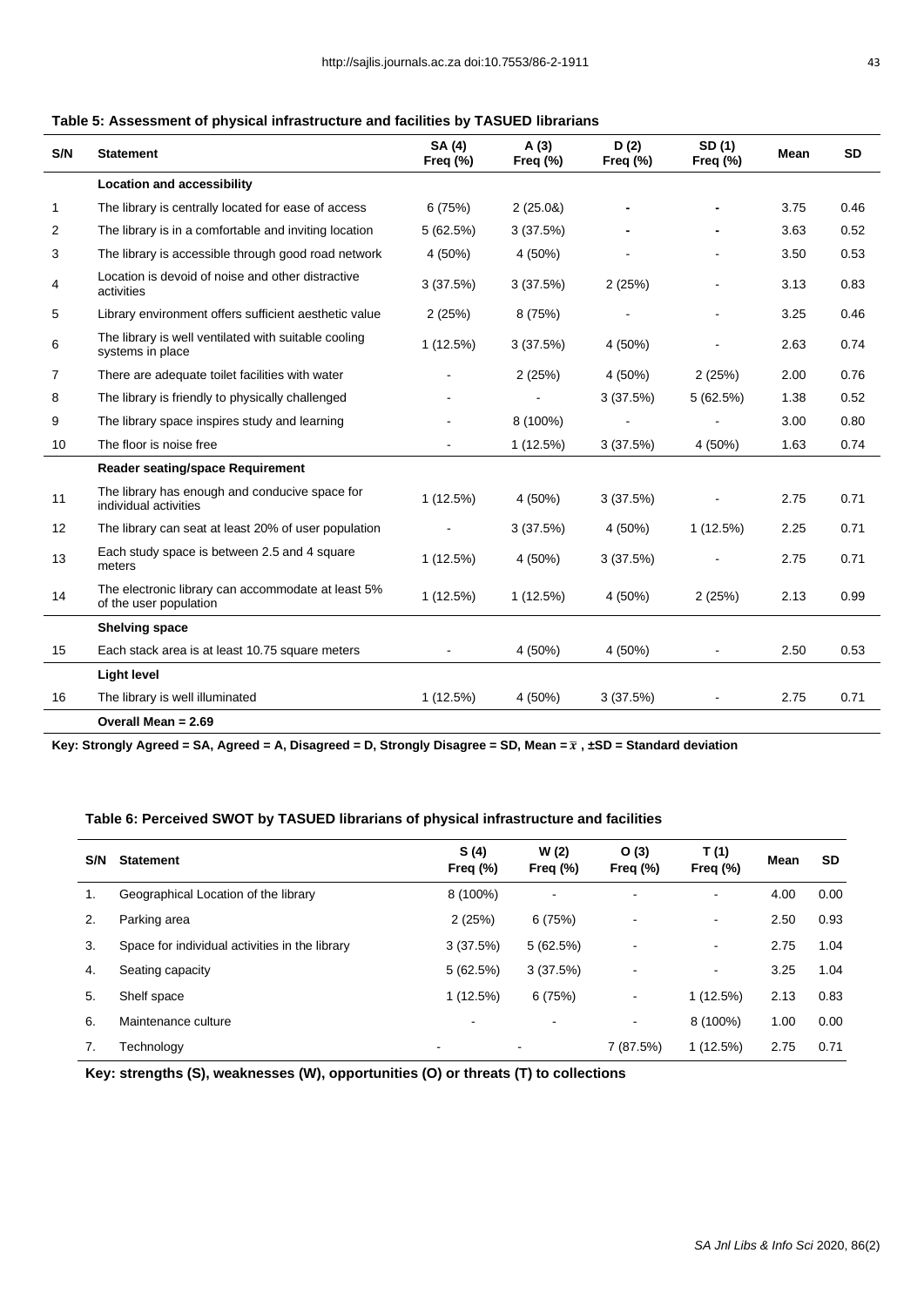|     |                                                                              |            | <b>FUNAAB</b> |           |            | OOU       |           |           | <b>TASUED</b> |           |
|-----|------------------------------------------------------------------------------|------------|---------------|-----------|------------|-----------|-----------|-----------|---------------|-----------|
| S/N | <b>ITEM</b>                                                                  | ME         | ΝI            | <b>NO</b> | <b>ME</b>  | ΝI        | <b>NO</b> | ME        | ΝI            | NO.       |
| 1.  | <b>Location and Accessibility</b>                                            |            |               |           |            |           |           |           |               |           |
| 2.  | The library is centrally located for ease of access                          |            |               |           | N          |           |           |           |               |           |
| 3.  | The library is in a comfortable and inviting location                        |            |               |           |            |           |           |           |               |           |
| 4.  | The library is accessible through a good road network                        |            |               |           | $\sqrt{ }$ |           |           |           |               |           |
| 5   | The location is devoid of noise and other distractive activities             | V          |               |           |            |           |           |           |               |           |
| 6   | The library environment offers sufficient aesthetic value                    |            | V             |           |            |           |           | V         |               |           |
|     | Reader seating/space requirement                                             | <b>ME</b>  | <b>NI</b>     | <b>NO</b> | <b>ME</b>  | <b>NI</b> | <b>NO</b> | <b>ME</b> | <b>NI</b>     | <b>NO</b> |
| 7   | The library has enough and conducive space for individual<br>activities      |            |               |           |            |           |           |           |               |           |
| 8   | The library is well ventilated with suitable cooling systems in<br>place     |            |               |           | $\sqrt{ }$ |           |           |           |               |           |
| 9   | The electronic library can accommodate at least 5% of the user<br>population |            |               |           |            |           |           |           |               |           |
| 10  | There are adequate toilet facilities with water                              |            |               |           | $\sqrt{ }$ |           |           |           |               |           |
| 11  | The floor is noise free                                                      | $\sqrt{ }$ |               |           |            | V         |           |           |               |           |
|     | <b>Shelving space</b>                                                        | <b>ME</b>  | <b>NI</b>     | <b>NO</b> | <b>ME</b>  | <b>NI</b> | <b>NO</b> | <b>ME</b> | <b>NI</b>     | <b>NO</b> |
| 12  | Each stack area is spacious                                                  |            |               |           | V          |           |           |           |               |           |
|     | <b>Light level</b>                                                           | <b>ME</b>  | <b>NI</b>     | <b>NO</b> | <b>ME</b>  | <b>NI</b> | <b>NO</b> | <b>ME</b> | <b>NI</b>     | <b>NO</b> |
| 13  | The library is well illuminated                                              |            |               |           |            |           |           |           |               |           |

#### **Table 7: Observation checklist on infrastructure and facilities of university libraries**

**Legend: Meets Expectation = ME, Needs Improvement = NI, Not Observed = NO**

### **6 Discussion**

The research question was formulated to establish the strengths, weaknesses, opportunities and threats of university libraries in Ogun State in terms of infrastructure and buildings. Findings are based on questionnaires responded to by professional librarians in the selected universities. A SWOT analysis of the university libraries is presented in Table 8. All the university libraries in this study are purpose-built buildings. They all satisfied the Librarians' Registration Council of Nigeria (LRCN) (Librarians' Registration Council of Nigeria [LRCN] 2019: 6) requirement of being centrally located and accessible through a good network of roads. They all have parking areas, however, from observation, the parking space at OOU needs improvement in terms of layout, and those of FUNAAB and TASUED need improvement in terms of size. The weakness of the limited parking area at the University of Malaya Library formed the basis for Hazidah and Edzan's (2012: 3) recommendation for the construction of a multi-level parking space. Results on the strengths of the geographical locations observed in this study agree with the findings of Kumar (2012) for the four university libraries in Kerala, India, and of Hazidah and Edzan (2012: 3) for the University of Malaya Library. A weakness of all the libraries in this study is the lack of friendliness to the physically challenged. All the libraries are multi-storey buildings with no elevators which is similar to a weakness observed in the SWOT analysis of Kerala University Library by Kumar (2012: 8). A LRCN standard (LRCN 2019: 6) requires that libraries be accommodating to the physically challenged. Another weakness in this study is that the libraries in the study are noisy. OOU Library is located close to a hall that hosts events. TASUED Library has a large lecture theatre directly opposite it. Locations devoid of noise and other distractive activities is also an LRCN standard requirement (LRCN 2019: 6). In accordance with LRCN (2019) standards, all libraries in this study have strengths in terms of shelving, space for individual activities, ventilation, and lighting.

All libraries in this study have weaknesses of not being able to seat 20% of their user populations and electronic libraries that are not able to accommodate 5% of the user population. User populations are 14,608, 25,000, and 4,110 for FUNAAB, OOU and TASUED respectively. The seating capacities of the libraries are 824 (FUNAAB), 800 (OOU) and 753 (TASUED). The e-library capacities are fifty, seventy and 165 for FUNAAB, OOU and TASUED respectively. LRCN (2019: 6) and the Association of University Librarians of Nigerian Universities (Balarabe et al. 2016: 77) standards require sufficient space for at least 20% of the user population. Adequate space for an ICT laboratory that can accommodate at least 5% of the user population is also a LRCN standard requirement (LRCN 2019: 14). Librarians in the universities in the study rated seating capacity as strengths of their university libraries. This rating is likely to have been based on patronage which perhaps did not put any pressure on seating capacity. A study by Nkamnebe, Udem and Nkamnebe (2014: 1) on the extent of library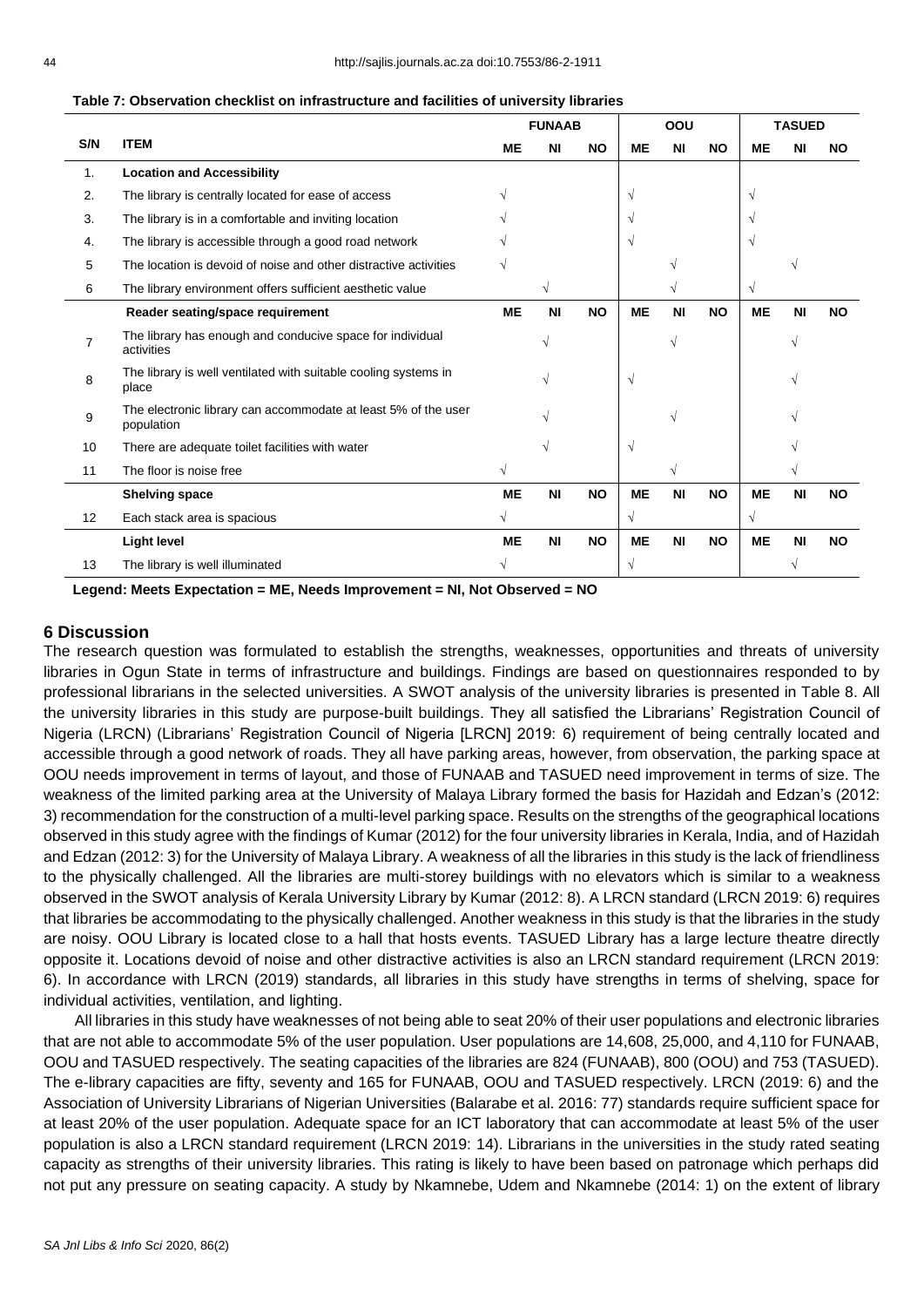use revealed that students fairly regularly used the library for their studies but used the library most during the examination period. The latter position concurs with the opinion of most university librarians in this study.

Technology is regarded as an opportunity in terms of the SWOT analysis of the infrastructure and buildings of the university libraries studied. Closed-circuit television is available in the federal university and one state university. Tertiary Education Trust Fund (TETFund) intervention is an opportunity for library infrastructure and buildings. The university library at OOU is a TETFund project. FUNAAB has enjoyed TETFund intervention for repairs and TASUED for library furniture (Osinulu and Daramola 2017: 44). Maintenance of infrastructure and facilities was rated as a threat to infrastructure and buildings. Maintenance of infrastructure was likewise reported as a threat in the SWOT analysis of the UBC Library by De Bruijn (2000: 3). Funding and the economic situation of the country are also recurring threats in this respect.

| Table 8: SWOTs quadrant for infrastructure and facilities of government owned university libraries in Ogun State, |  |
|-------------------------------------------------------------------------------------------------------------------|--|
| Nigeria                                                                                                           |  |

| <b>STRENGTHS</b>                                                                                                                                                                                                                                                                                                                                                                                                                                                                                                                                                                                                                                                        | <b>WEAKNESSES</b>                                                                                                                                                                                                                                                                                                                                                                                                                                                                                                                                                                                                                                                                                                               |  |  |  |  |  |
|-------------------------------------------------------------------------------------------------------------------------------------------------------------------------------------------------------------------------------------------------------------------------------------------------------------------------------------------------------------------------------------------------------------------------------------------------------------------------------------------------------------------------------------------------------------------------------------------------------------------------------------------------------------------------|---------------------------------------------------------------------------------------------------------------------------------------------------------------------------------------------------------------------------------------------------------------------------------------------------------------------------------------------------------------------------------------------------------------------------------------------------------------------------------------------------------------------------------------------------------------------------------------------------------------------------------------------------------------------------------------------------------------------------------|--|--|--|--|--|
| Libraries are centrally located for easy access<br>Libraries are in comfortable and inviting locations accessible<br>through good road networks<br>Parking area<br>Libraries are well ventilated and well illuminated<br>There is adequate and conducive space for individual activities<br>Adequate shelving and study space<br>Adequate seating capacity<br>Location is devoid of noise and other distractive activities<br>(FUNAAB & OOU)<br>The library offers sufficient aesthetic value (FUNAAB & OOU)<br>Adequate toilet facilities and water (FUNAAB & OOU)<br>The floor is noise-free (FUNAAB)<br>The library space inspires study and learning (FUNAAB & OOU) | Library buildings and facilities are not friendly to the physically<br>$\bullet$<br>challenged (all libraries are multi-storey buildings without<br>elevators)<br>Location not devoid of noise in the two state-owned university<br>٠<br>libraries<br>The libraries cannot seat 20% of the user population<br>$\bullet$<br>The electronic libraries cannot accommodate 5% of the user<br>$\bullet$<br>population<br>Floors are not noise-free in the two state-owned university<br>$\bullet$<br>libraries<br>Adequacy of shelving and study space (the two government-<br>$\bullet$<br>owned university libraries)<br>Space for individual activities, shelves, toilet facilities with<br>٠<br>water, and parking area (TASUED) |  |  |  |  |  |
| <b>OPPORTUNITIES</b>                                                                                                                                                                                                                                                                                                                                                                                                                                                                                                                                                                                                                                                    | <b>THREATS</b>                                                                                                                                                                                                                                                                                                                                                                                                                                                                                                                                                                                                                                                                                                                  |  |  |  |  |  |
| Technology<br>TETFund intervention in public universities                                                                                                                                                                                                                                                                                                                                                                                                                                                                                                                                                                                                               | Maintenance of infrastructure and facilities<br>Funding<br>٠<br>The economic situation of the country                                                                                                                                                                                                                                                                                                                                                                                                                                                                                                                                                                                                                           |  |  |  |  |  |

## **7 Conclusion and recommendation**

Uppermost among the strengths of infrastructure are geographical location and accessibility through a good road network. Libraries not being accommodating to the physically challenged is the biggest weakness, while technology is the major strength of infrastructure and buildings. Poor maintenance of infrastructure and facilities as well as funding are threats. Technology is an opportunity. TETFund intervention offers an opportunity for infrastructural development and improvement. Efforts should be made to address the issue of the accessibility of the libraries to the physically challenged as observed in the construction of the libraries studied. Future library buildings should have an endorsement from LRCN before construction. The libraries in the study can consider expanding their facilities to seat more users on the assessment of patronage. LRCN and NUC should consider reviewing requirements on seating capacity considering the opportunity offered by technology that allows users to access the library from anywhere.

### **References**

Amusa, O.I., Iyoro, A.O. and Olabisi, A.F. 2013. Work environments and job performance of librarians in the public universities in South-west Nigeria. *International Journal of Library and Information Science*. 5(11): 457–461. DOI:10.5897/IJLIS2013.0404.

Arthur, C., Brafi, P.O. and Kuranchie, A. 2013. The use of academic libraries among students in tertiary institutions in the Sunyani Municipality, Ghana. *Journal of Education and Practice*, 4(2): 117–126.

Asiabaka, I.P. 2008. The need for effective facility management in schools in Nigeria. *New York Science Journal*, 1(2): 10–21.

Balarabe, A.A., Anunobi, C., Nkiko, C. and Idiodi, E.O., Eds. 2016. *A compendium of Association of University Librarians of Nigerian Universities (AULNU) and Nigerian university libraries*. Zaria: Ahmadu Bello University Press.

De Bruijn, E. 2000. UBC library SWOT analysis. [Online]. https://www.scribd.com/document/409090579/UBCLibraryswotanalysis-pdf.

Ghosh, M. 2006. The emerging role of the national and regional association in library development: an India perspective. *Library Review*, 55(1): 45–56.